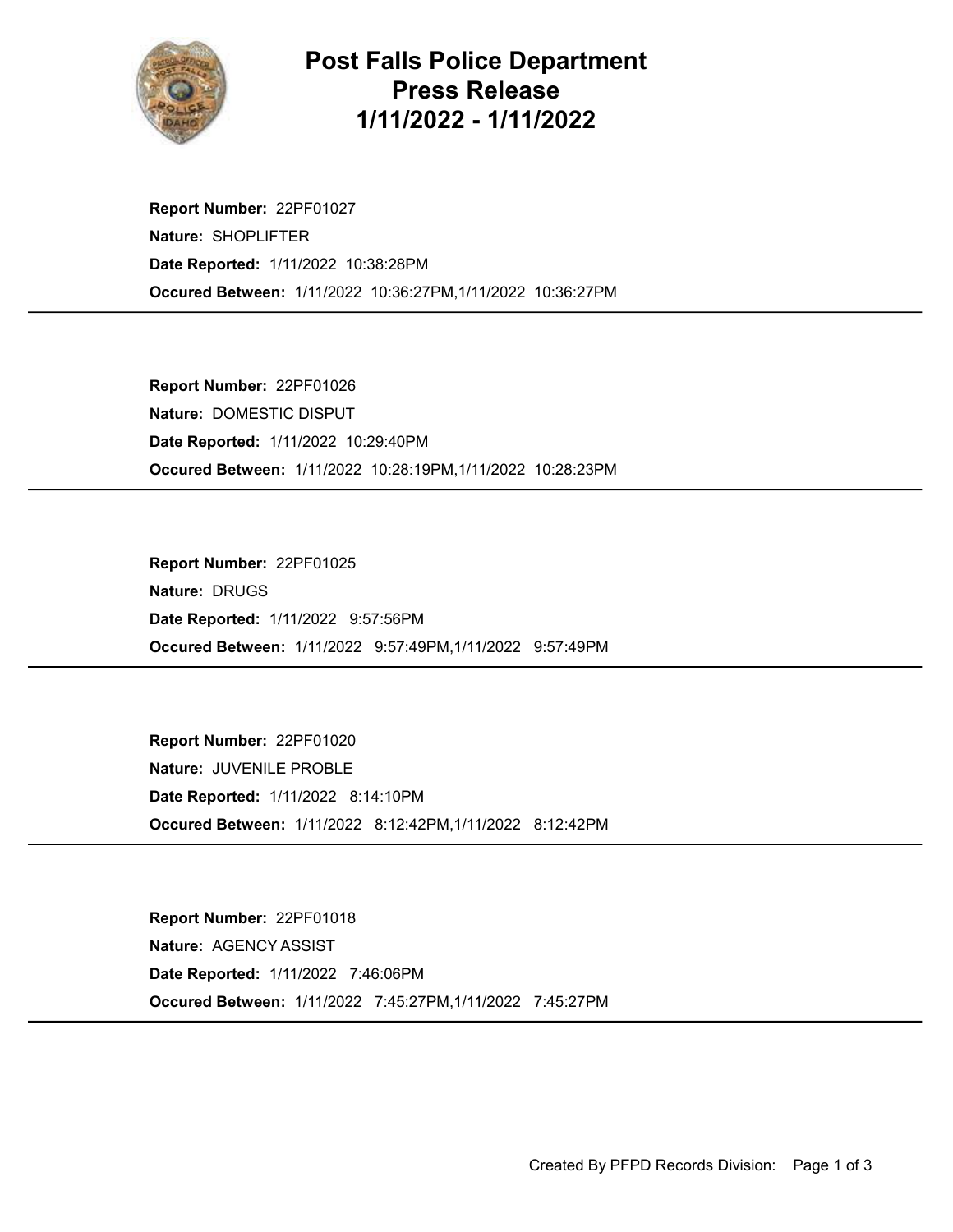Occured Between: 1/11/2022 4:31:58PM,1/11/2022 4:32:04PM Report Number: 22PF00993 Nature: ACCIDENT INJURY Date Reported: 1/11/2022 4:32:40PM

Occured Between: 12/28/2021 3:15:09PM,1/11/2022 3:15:09PM Report Number: 22PF00987 Nature: SEX OFFENSE Date Reported: 1/11/2022 3:19:05PM

Occured Between: 1/11/2022 2:20:43PM,1/11/2022 2:20:43PM Report Number: 22PF00982 Nature: FORENSIC EXAM Date Reported: 1/11/2022 2:20:43PM

Occured Between: 1/11/2022 2:15:27PM,1/11/2022 2:15:27PM Report Number: 22PF00981 Nature: AGENCY ASSIST Date Reported: 1/11/2022 2:16:16PM

Occured Between: 1/11/2022 1:16:08PM,1/11/2022 1:16:08PM Report Number: 22PF00972 Nature: FOUND PROPERTY Date Reported: 1/11/2022 1:16:55PM

Occured Between: 1/11/2022 1:03:11PM,1/11/2022 1:03:11PM Report Number: 22PF00969 Nature: STALKING Date Reported: 1/11/2022 1:05:41PM